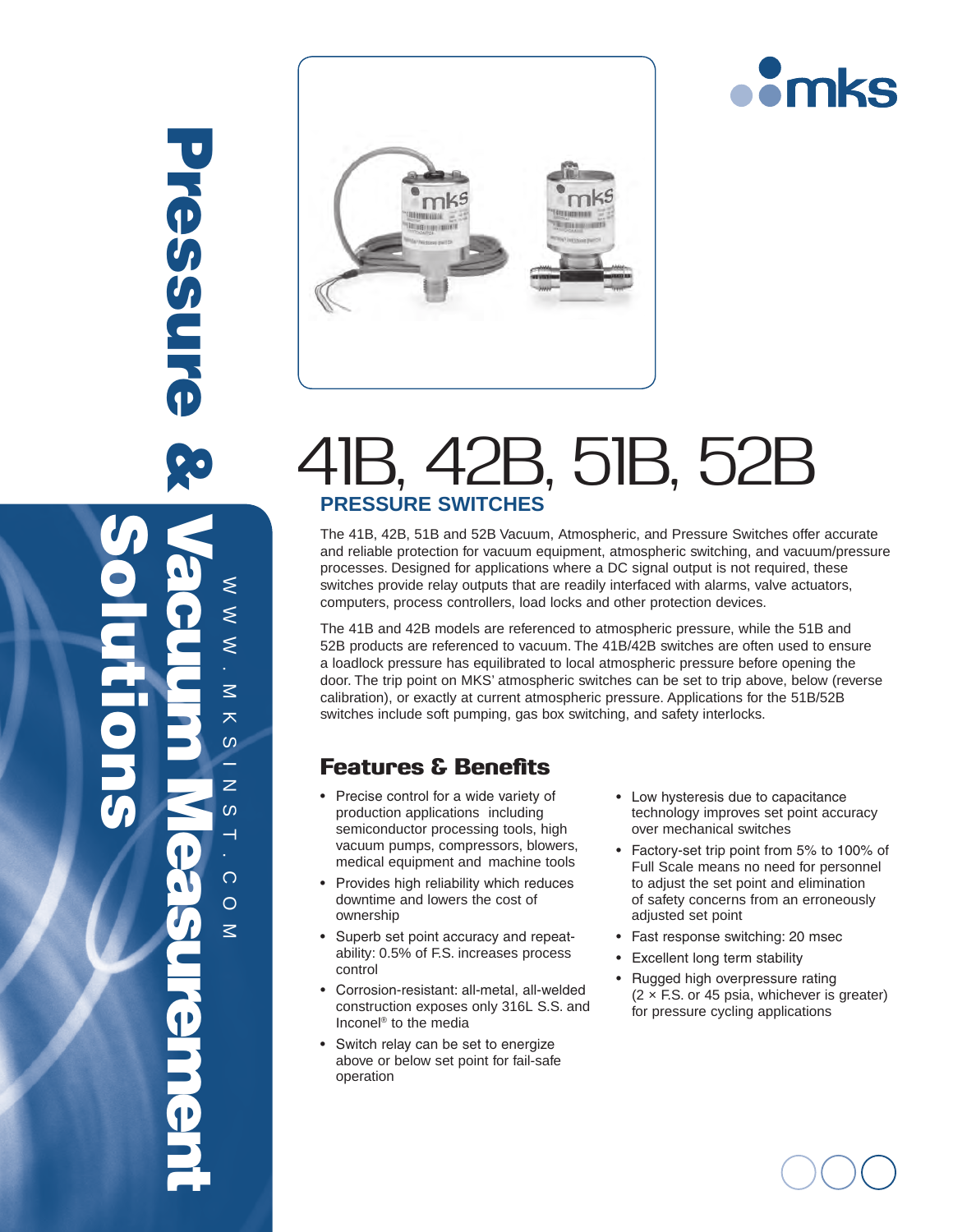The design of these switches is based on the well-known MKS Baratron® capacitance manometer principle of operation. MKS has utilized this capacitance technology for more than three decades and it remains the most stable, accurate, and reliable sensor available today. The pressure switches sense the deflection of a diaphragm due to applied pressure, providing a switched output when pressure exceeds or drops below the chosen set point. The dual electrode sensor is an all-metal, all-welded design, thus exposing only corrosion-resistant 316L S.S. and Inconel<sup>®</sup> to process gases. The sensor is then mated to sophisticated electronics to further optimize performance. The resulting enhanced accuracy and longterm stability yield a switch with unparalleled repeatability.

The relay mode on 41B, 42B, 51B, and 52B switches can be set to either energize above or below the set point. If the unit loses power, the relay switches to the Normally Closed position. The user can indicate whether the Normally Closed position is above or below the set point. Using Energize Above the set point as an example, the relay is in the Normally Open position when the pressure is higher than the trip point and Normally Closed when the pressure is below the trip point. The scenario is reversed for Energize Below the set point option. In vacuum systems, the fail-safe operation is if the system loses power causing the relay to de-energize, the relay is in the same state as the high pressure condition. Therefore, most vacuum systems require the relay energize with pressure decreasing or below the set point.

The 41B, 42B, 51B and 52B Vacuum, Atmospheric and Pressure Switches provide increased accuracy over mechanical type switches, thereby providing tighter control and repeatability of process, improving throughput and yield.



| <b>Output Connections</b> |                         |                            |
|---------------------------|-------------------------|----------------------------|
| 9-pin Type "D"            |                         | <b>Flying Leads</b>        |
| 1.                        | Power Return (-)        | $Red - Power Input (+)$    |
| 2.                        | Power Input $(+)$       | Black - Power Return (-)   |
| 3.                        | Relay NO Contact        | Green - Relay NO Contact   |
| 4.                        | <b>Relay Common</b>     | White - Relay Common       |
| 5.                        | <b>Relay NC Contact</b> | Orange - Relay NC Contact  |
| 6.                        | Unused                  | Bare Wire - Chassis Ground |
| 7                         | Unused                  |                            |
| 8.                        | Unused                  |                            |
| 9.                        | Chassis Ground          |                            |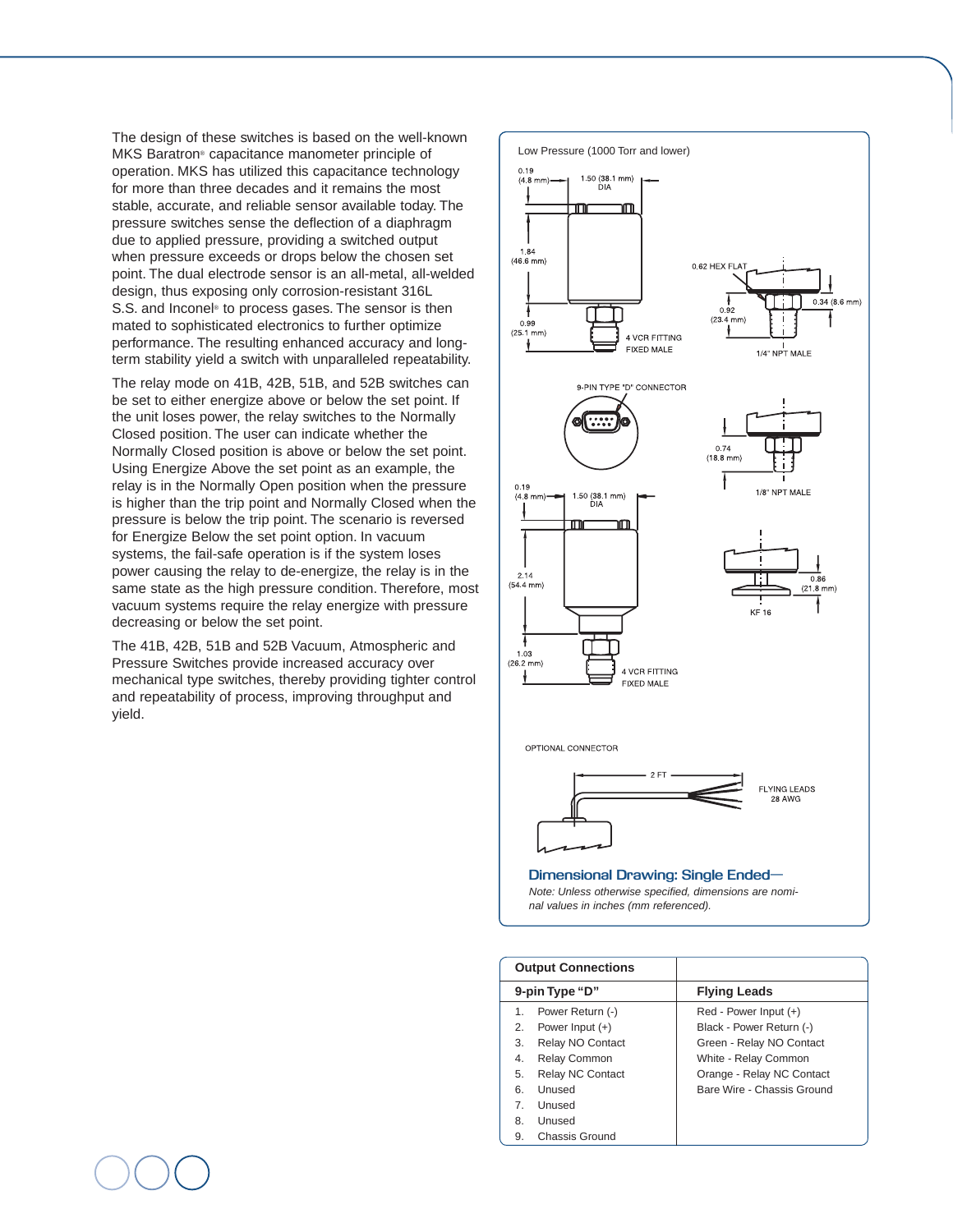## **Specifications**

| <b>Full Scale Ranges</b>                  | 10 Torr through 500 psi (Consult Applications Engineering on Full Scale ranges<br>in other engineering units. Selection of trip point and Full Scale range should be<br>as close as possible as trip point accuracy is affected by the Full Scale range) |
|-------------------------------------------|----------------------------------------------------------------------------------------------------------------------------------------------------------------------------------------------------------------------------------------------------------|
| <b>Trip Point Range</b>                   | 5% to 100% of F.S.                                                                                                                                                                                                                                       |
| <b>Accuracy</b>                           | $\pm 0.5\%$ of F.S. ( $\pm$ temperature coefficient)                                                                                                                                                                                                     |
| <b>Temperature Coefficient*</b>           | $\pm 0.07\%$ of F.S./°C                                                                                                                                                                                                                                  |
| <b>Ambient Operating Temperature</b>      | $0^\circ$ to $50^\circ$ C                                                                                                                                                                                                                                |
| <b>Trip Point Dead Band</b>               | $\pm 3\%$ of F.S.(nominal)                                                                                                                                                                                                                               |
| <b>Response Time</b>                      | $<$ 20 msec                                                                                                                                                                                                                                              |
| <b>Materials Exposed to Process Gases</b> | Inconel and 316L S.S.<br>10 µRa max. on switches with Swagelok <sup>®</sup> VCR <sup>®</sup> fittings (5 µRa max. optional)                                                                                                                              |
| <b>Internal Volume</b>                    | 3.3 cc for single-ended, 6.6 cc for flow-through                                                                                                                                                                                                         |
| <b>Overpressure</b>                       | $2 \times$ F.S. or 45 psia, whichever is greater                                                                                                                                                                                                         |
| <b>Outputs</b><br>Electromechanical relay | SPDT (isolated) contacts rated up to 1 Amp @ 30 VDC resistive. Relay is<br>energized either with increasing pressure or decreasing pressure.                                                                                                             |
| <b>Input Power Required</b>               | 10 to 20 VDC @ 35 mA max, or 20 to 30 VDC @ 30 mA max.                                                                                                                                                                                                   |
| <b>Fittings</b><br>42B/52B<br>41B/51B     | 4 VCR <sup>®</sup> male<br>4 VCR <sup>®</sup> male and female, NW 16 KF, 1/8" male NPT, 1/4" male NPT                                                                                                                                                    |
| <b>Compliance</b>                         | <b>CE</b>                                                                                                                                                                                                                                                |
|                                           |                                                                                                                                                                                                                                                          |

\*Example: A 100 Torr sensor with a 2°C change has a trip point temperature-induced error less than or equal to:  $(0.0007 \times 100$  Torr  $x 2) = 0.14$  Torr error anywhere within the trip point range

**Note**: Atmospheric switches provide a means by which the trip set point is referenced to current atmospheric conditions. "Reverse Calibration" allows the trip point to be set at or below the current atmospheric pressure. When ordering, a value of 000 in the last three digits of the model code would equate to atmospheric pressure. A value of 002 would equate to 2 Torr or 2 PSIG below atmospheric pressure, depending on the use of the "D" or "C" ordering code for Full Scale range.

This method provides an excellent mechanism to achieve switching at current atmospheric conditions, regardless of the location of the installed base or present weather conditions.